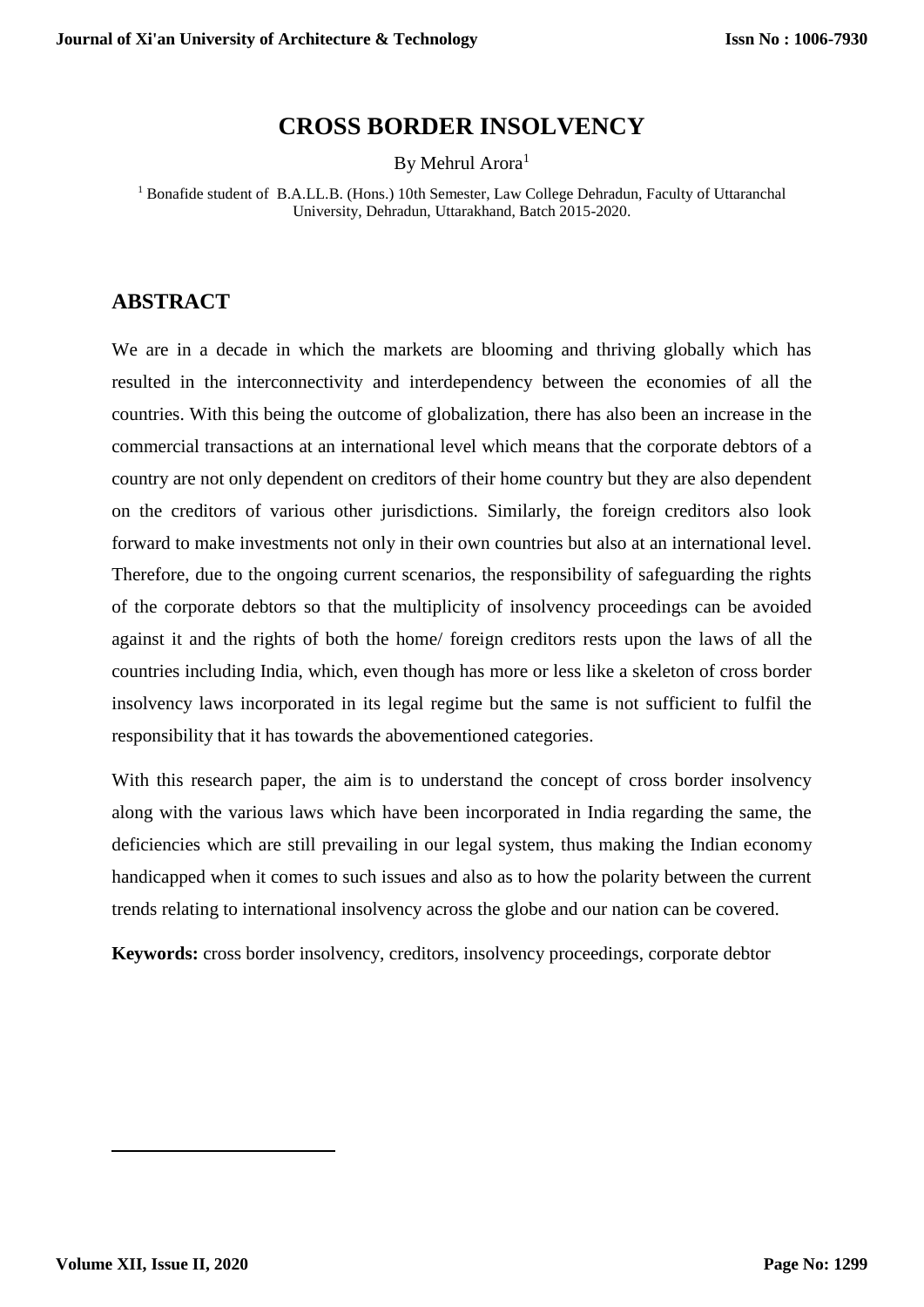## **INTRODUCTION**

India is a nation which is developing at a full tilt and which has opened up its economy at an international level to the foreign creditors for the purpose of investment and at the same time various Indian investors/ corporates are also making investments in the foreign companies or companies which have its assets located outside India, because of which it requires a detailed framework/regulations so as to protect the investors in case insolvency proceedings are initiated against such companies.

While under the Insolvency and Bankruptcy Code, 2016 (hereinafter referred to as "IBC"), Sections 234 and 235 provides for the provisions relating to insolvency at an international echelon, yet these two sections do not provide for a definite structure and acts only as an enabling provision for the same, thus making the efficacy of IBC debatable.

## **MEANING**

Though the definition for international insolvency or cross border insolvency has not been provided for in the IBC, but conventionally it may be comprehended as insolvency of those debtors who have their assets/creditors in numerous jurisdictions, or are exposed to insolvency process in multiple jurisdictions. That being the case, the threefold characteristics of cross border insolvency are as follows -

- i) Despite the fact that the foreign creditors of an insolvent company are not in the same country in which the insolvency process has been initiated they want their claim against that company to be protected.
- ii) Assets of a company which is insolvent may have been located in a different jurisdiction which the creditor of that insolvent company may ingress as part of the insolvency process.
- iii) The process of insolvency of a corporate debtor may have been initiated and continued in multiple countries.

## **HISTORICAL BACKGROUND**

As far as laws relating to cross-border insolvency are concerned, under the regime of The Companies Act, 2013 (hereinafter referred to as the "Act"), "foreign companies" which have been defined under Section 2(42) of the Act were considered to be an unregistered company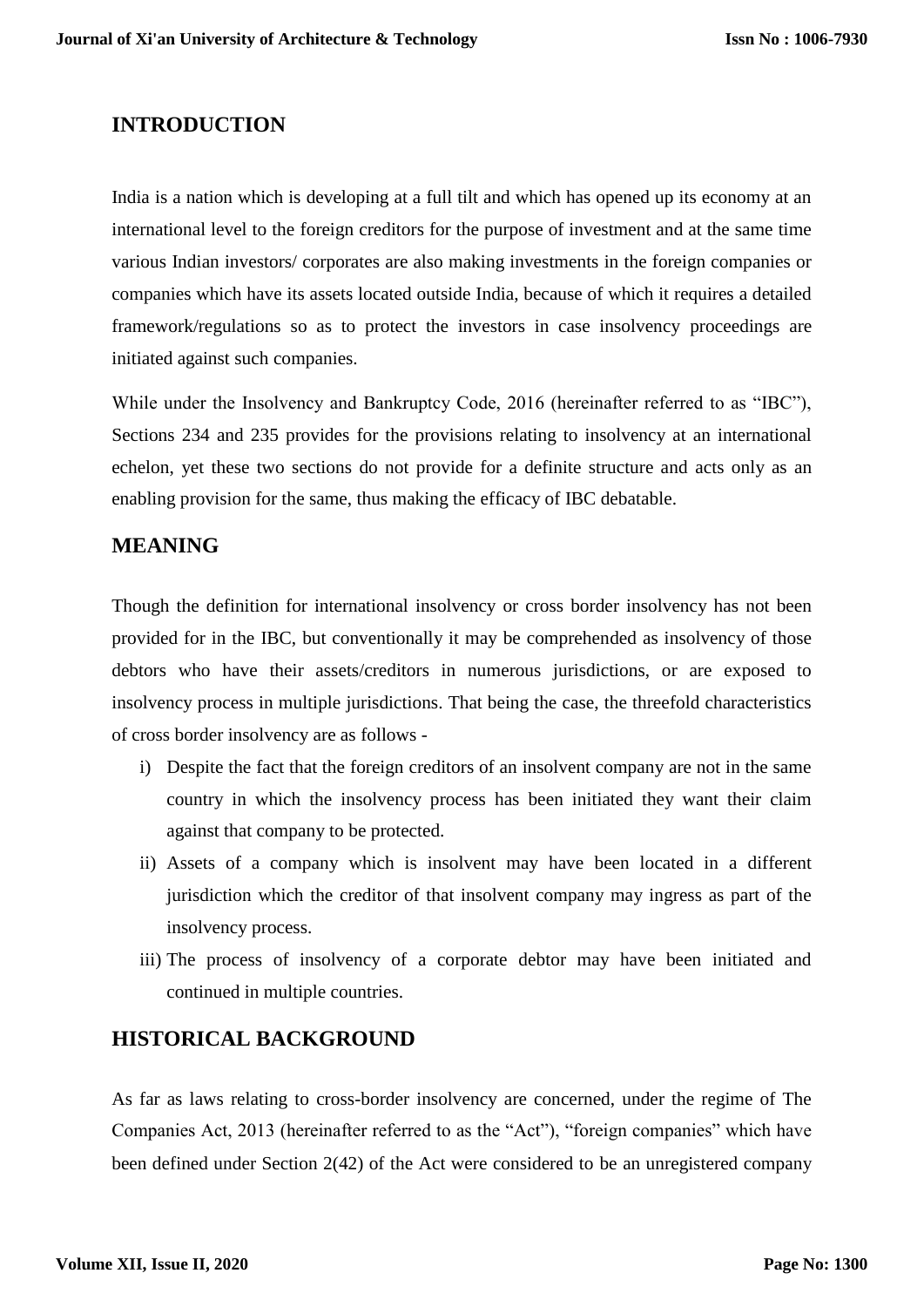for the purpose of winding up by an order of the court under Section 376 of Part II of Chapter XXI of the Act. Further, sub-section (2) of Section 391 of the Act clearly states that the provisions of Chapter XX shall apply mutatis mutandis, subject to Section 376 of the Act, for the purpose of closure/ winding up of the place of business of a foreign company in India. However, no specific procedure or provisions have been laid down by the legislature for the winding up or initiation of insolvency process of an Indian company whose assets are located outside India or in multiple jurisdictions and the same is dependent on the mere recognition of the foreign judgement or decree of any superior court of a reciprocating territory as passed by the Indian district court for the purpose of execution under Section 44A of the Code of Civil Procedure, 1908 (hereinafter referred to as "CPC"). This also resulted in creating difficulties for the resolution professionals and liquidators in assessing the assets of a corporate debtor as insolvency process or winding up proceeding could be initiated against the assets of a corporate debtor in any jurisdiction outside India where the assets of the same were located.

The abovementioned problem was first recognized in the Justice V. Balakrishna Eradi Committee i.e., The Report of the High Level Committee on Law Relating to Insolvency and Winding Up of Companies, 2000, which recommended that "The United Nations Commission on International Trade Law (hereinafter referred to as the "UNCITRAL") Model Law on Cross-Border Insolvency" as adopted by the United Nations General Assembly Resolution 52/158 dated 15th December, 1997, should be implemented by India after making suitable amendments to the same as India is a member of the United Nation and doing the same would result in facilitating the International trade. The Justice V. Balakrishna Eradi Committee also opined that amendments should be made to Part VII of the Companies Act, 1956 so as to correspond with the UNCITRAL Model Law on Cross-Border Insolvency and the same should be incorporated as a Schedule to the Companies Act, 1956, which shall thus apply to all cases of cross border insolvency.

It was in Dr. N.L. Mitra Committee i.e., the Report of The Advisory Group on Bankruptcy Laws that laid down detailed analysis regarding the exigency of cross border insolvency laws and also recognized the fact that insolvency laws of India have become out dated as they are not akin to the standards of international legal requirement and that cross-border relations have not been contemplated. It was observed by this Committee that trade, investment, commerce and industries at an international level are growing swiftly which has resulted in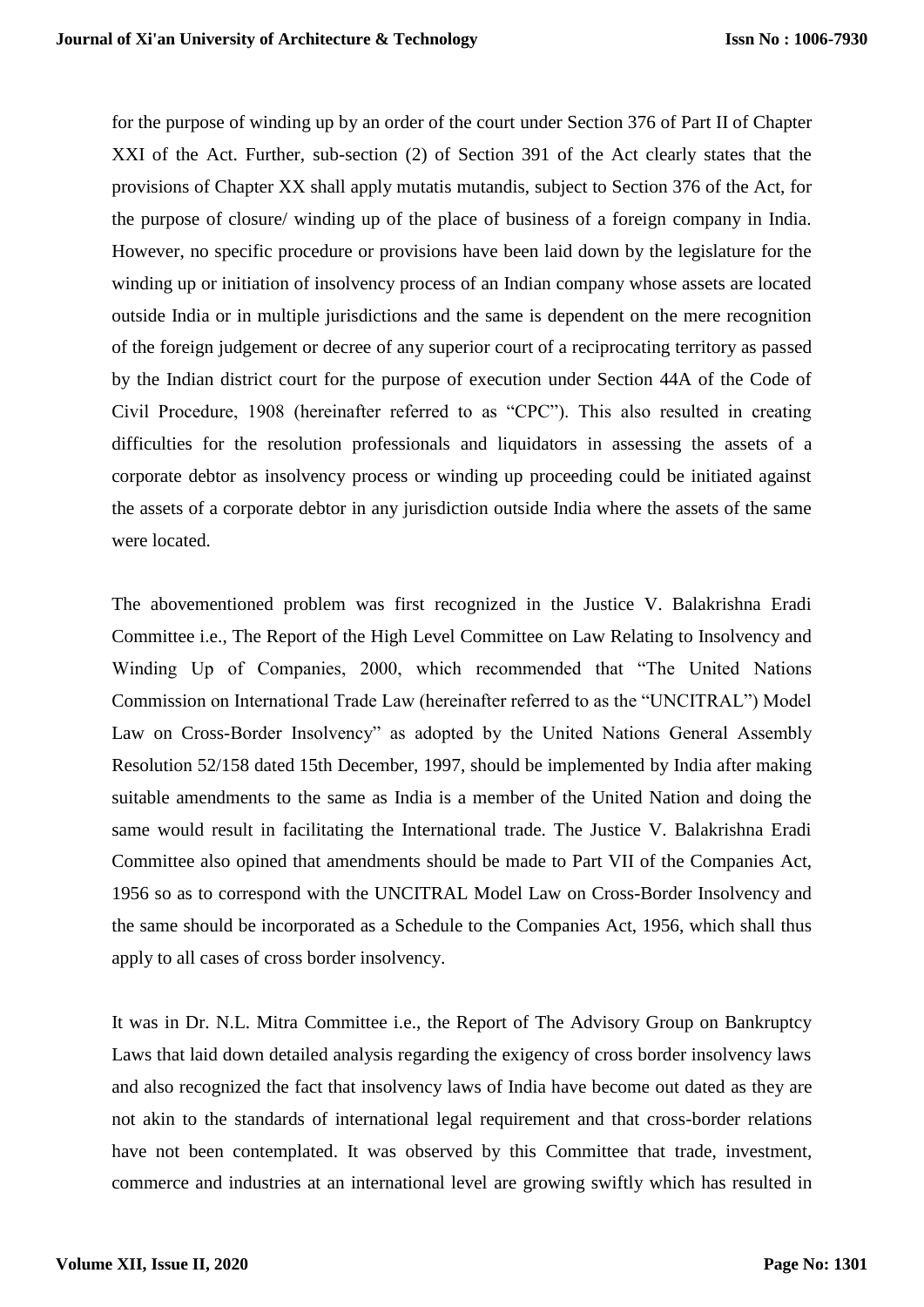setting the momentum of globalization and because the economies of the nations have also opened – up, the same has added to the necessity of a legal regime to provide protection to both foreign creditors and Indian creditors. While giving its final recommendations, the Dr. N.L. Mitra Committee propounded that to assimilate the laws or provisions relating to cross border insolvency or claims, there is a requirement of comprehensive bankruptcy code and it also recommended that principles on international insolvency should also be contrived in various matters which were enumerated by this Committee in its Report like granting relief on acknowledgement of foreign proceedings; participation of foreign representatives and access, notification to foreign creditors in relation to proceedings which have been initiated as per the laws of India; Protection being provided to creditors etc. Furthermore, this Committee also recapitulated the incorporation of the UNCITRAL Model Law on Cross-Border Insolvency in the laws of India.

While the abovementioned two Committees recognised and accentuated in detail the need for laws pertaining to insolvency at an international echelon, yet The Report of the Bankruptcy Law Reforms Committee, which was the foundation of IBC, bypassed this issue and proclaimed that the same would be dealt in its deliberations at the next stage.

## **THREEFOLD CHARACTERISTIC OF CROSS BORDER**

## **INSOLVENCY**

The threefold characteristics as touched upon above is explained and discussed as follows –

**1. Foreign creditors of an insolvent company are not in the same country in which the insolvency process has been initiated, nevertheless, they want their claim against that company to be protected.**

Section 3(23) of the IBC includes in the definition of "person" those persons who are resident outside India, which means that there is no differentiation or prejudice made between the domestic creditors and foreign creditors because of which under Section 5(7) and Section 5(20) which provides for the definition of "financial creditor" and "operational creditor" respectively, the foreign creditors are also included in the same, as the case may be, and can initiate Corporate Insolvency Resolution Process (hereinafter referred to as "CIRP") against a corporate debtor.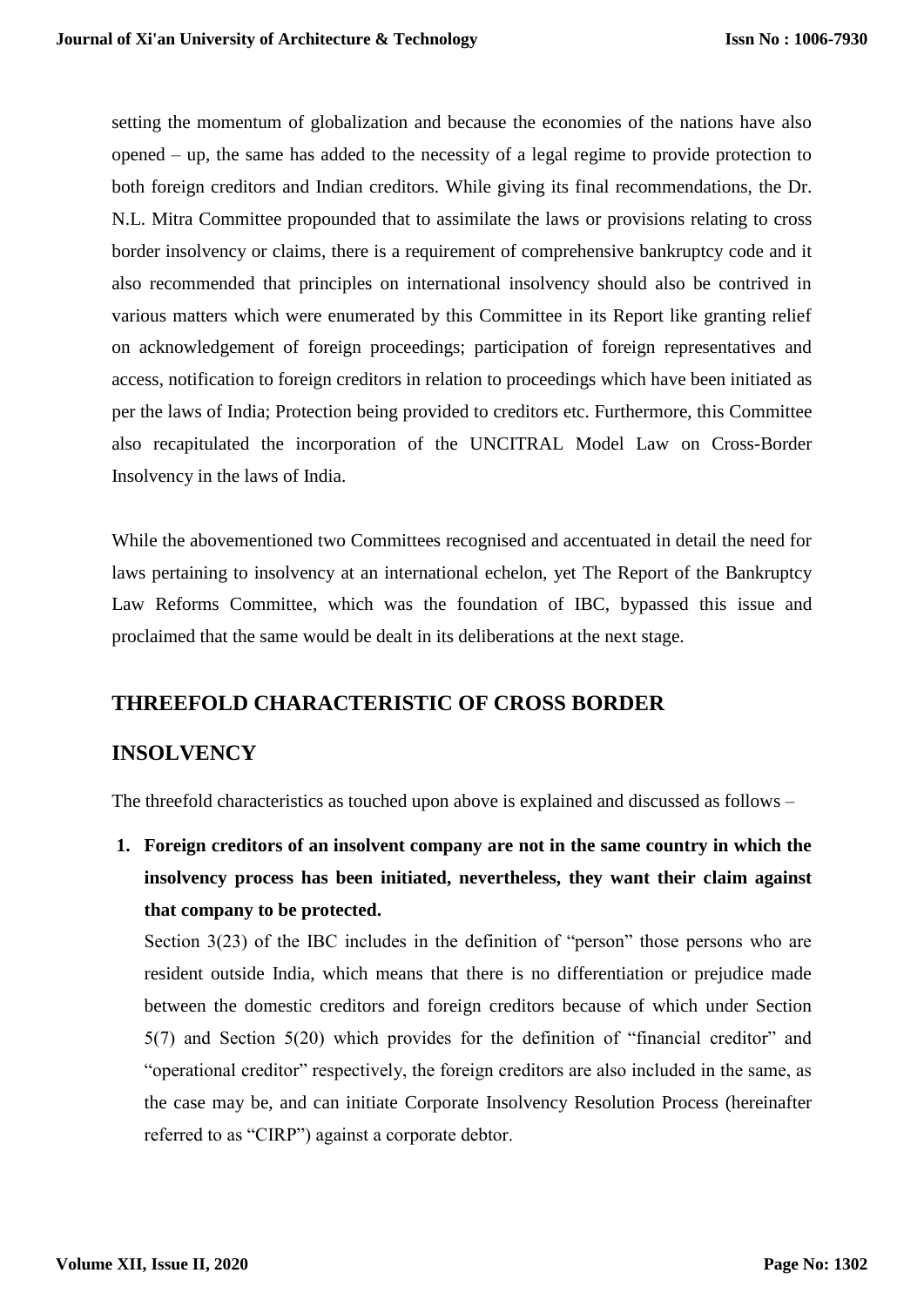- **2. Assets of a company which is insolvent may have been located in a different jurisdiction which the creditor of that insolvent company may ingress as part of the insolvency process.**
- **3. The process of insolvency of a corporate debtor may have been initiated and continuing in multiple countries.**

These two characteristics have been dealt with under Section 234 and Section 235 of the IBC which became enforceable with effect from 1st April, 2017. Section 234 pertains to the Central Government entering into an agreement with the foreign countries with the purpose of enforcing the provisions of IBC, while Section 235 provides for a letter of request which may be issued by the Adjudicating Authority to a foreign court or authority which is competent to succour in the condition wherein the assets of the corporate debtor or debtor, as the case may be, are situated at any place in a country which is outside India.

## **IRIT MEVORACH'S TRI-THEORIES**

Irit Mevorach in his book 'The Future of Cross-Border Insolvency: Overcoming Biases and Closing Gaps' has discussed three theories on the basis of which the cross border insolvency is woven and these are -

- 1. Theory of Universalism
- 2. Theory of Territorialism
- 3. Theory of Modified Universalism

#### **1. Theory of Universalism**

This theory states that the assets and liabilities of a debtor on a global basis should be orchestrated by a single forum by implementing a single licit regimen. This entails that the assets or properties of a debtor which are located in any of the jurisdiction across the globe are to be dealt solely by one court i.e., by setting up an international court for insolvency and bankruptcy and by applying a single law relating to insolvency and such proceedings undertaken by the court shall have a universal effect over all such assets or properties of the debtor. Thus, it means that all the matters, questions and decisions ranging from how the claim of the creditors is to be treated, to management and dissemination of the asset etc, has to be tackled and decided upon in a single proceeding which shall be applicable in all the jurisdictions where the assets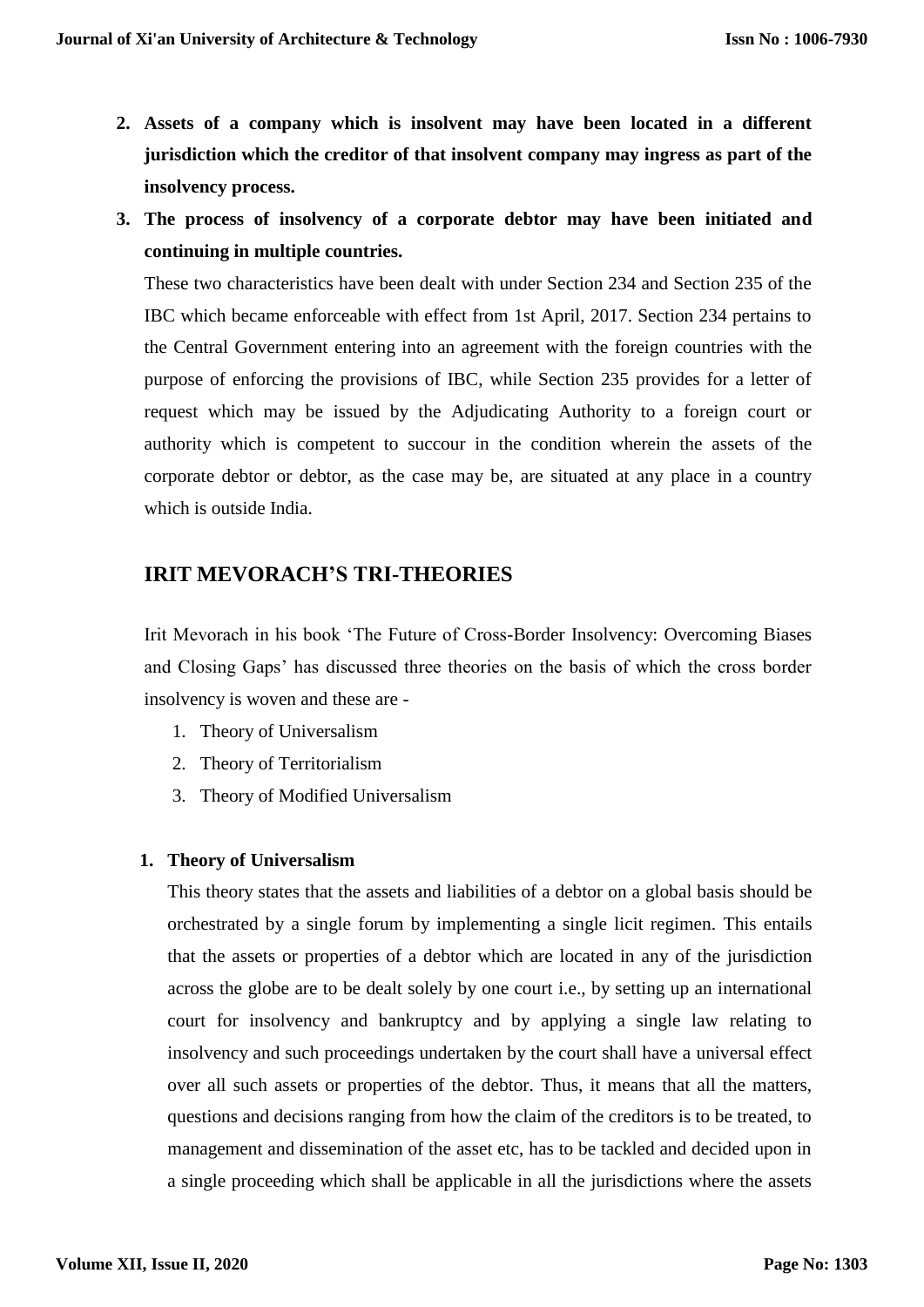of the corporate debtor are stationed. The principle based on unity basically envisages that there will be a convention which will be applicable internationally and that it will create a system of unification of cross border insolvency.

### **2. Theory of Territorialism**

Contrary to the theory of Universalism is the theory of Territorialism which states that the assets of a debtor are opened up to numerous proceedings in various nations which therefore means that the superintendence of insolvency of the debtor is bifurcated. This theory is incarcerated to the concept of sovereignty of the state which basically means all the sovereign states are independent of each other and that the laws of one sovereign state cannot have an impact on other sovereign states. Thus, if the insolvency process is initiated in one state it will have effect only on the assets of the debtor which are located in that particular state and the same shall not have any effect which is extraterritorial in nature. Furthermore, according to the principle of plurality, different nations can take autonomous action in accordance to their legal regimen by initiating the insolvency process against the assets of the debtor which fall under their jurisdictions, thus, paying no heed towards the proceedings of other foreign countries which have been instituted in contra to the same debtor.

#### **3. Theory of Modified Universalism**

Unlike the theory of Universalism which is impractical and unrealistic in nature, the theory of Modified Universalism has a rational essence to it even though the same has metamorphosed from the theory of Universalism. While being in conformity to the principle of universality which is the most quintessential theory, this theory acts as a pro tem solution as the theory of Universalism is not attainable as per the present scenario because it requires the insolvency process of every nation to mutate into an international insolvency process which is practically unattainable as the laws of all the countries are influenced by various factors which are uniquely identifiable to that particular country only. In the Modified Universalism theory, it is the Private International Law which is utilised, as in case of cosmopolitan default, the sovereign states are deprived of domination as they need to work side by side and be adaptable with the courts of those jurisdictions in which the chief insolvency proceeding is taking place, thus, fulfilling the raison d'être behind this theory.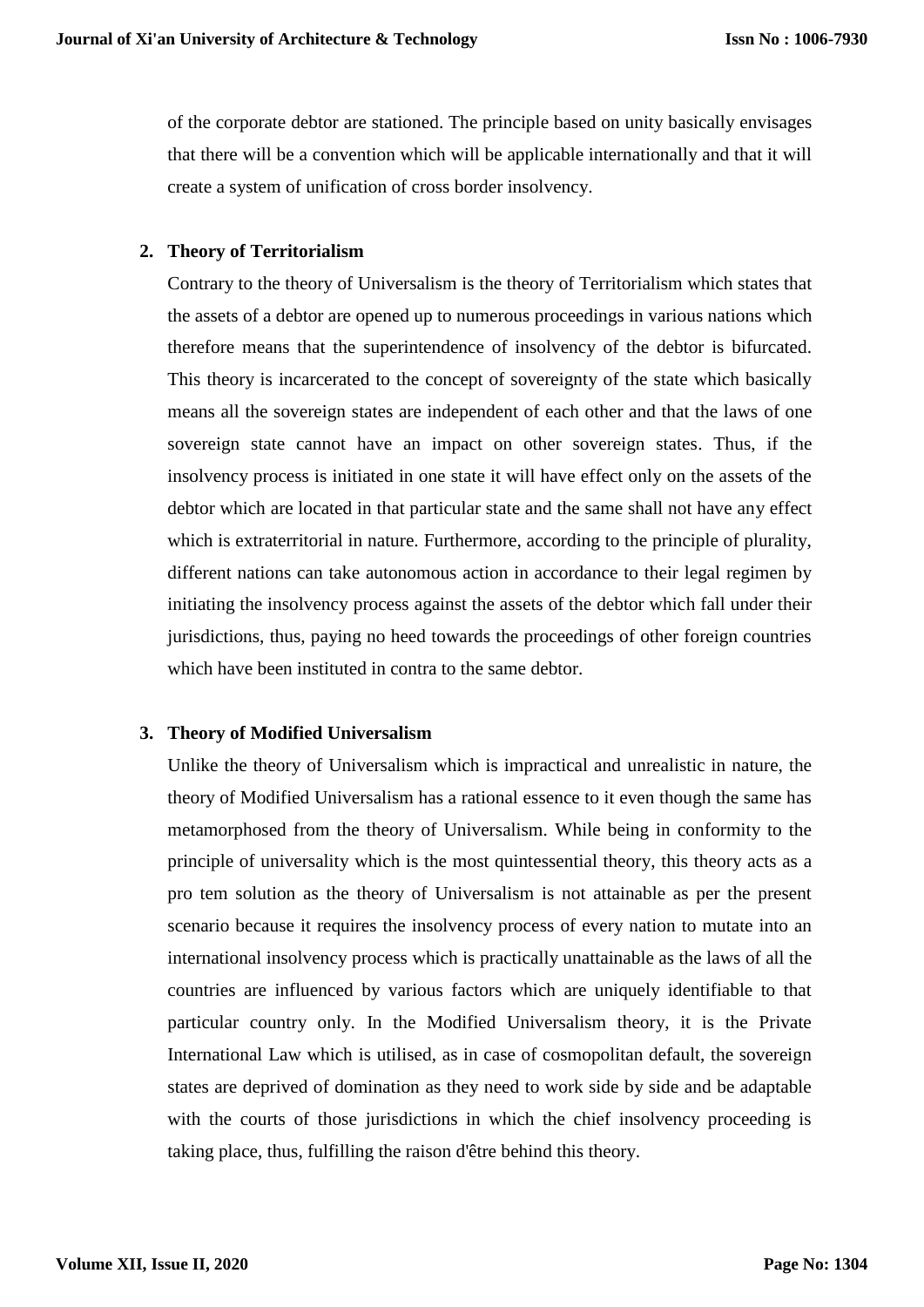With this theory not requiring the establishment of an international forum which would deal with all matters relating to insolvency in case of universal default, it places more reliance on those domestic courts and tribunals of a country within whose jurisdiction the principal business activities took place and therefore such courts will administer all the matters relating to the same.

Another prerequisite of the theory of Modified Universalism is the need of recognition i.e., the proceedings, decrees, decisions or the course of action which is undertaken by the courts or tribunals of the host country should be recognised, accepted and enforced by the courts of other countries as well. Thus, this theory is a combination of both the theory of Universalism and the theory of Territorialism because while the courts of one country initiate the primary insolvency process, the courts of another country initiate the auxiliary process so as to recognise and assist the primary insolvency process.

## **UNCITRAL MODEL LAW ON CROSS-BORDER INSOLVENCY**

It is interesting to note that the UNCITRAL Model Law on Cross-Border Insolvency also espouses the theory of Modified Universalism as it is established on the fundamentals of:

1. **Access** – Direct ingress to the courts and tribunals at the domestic level is given to the foreign creditors and insolvency professionals. Furthermore, they are also allowed to set the ball of insolvency process rolling and can also take part in the proceedings relating to the same. Even in the IBC, the foreign creditors are given this right but the same has not been provided to the foreign insolvency resolution professionals.

**Article 9 of Chapter II** of the same is the provision pertaining to right to access a court directly in a state which has incorporated the UNCITRAL Model Law on Cross-Border Insolvency as a part of its laws. This Article has been integrated as it is in the laws of United Kingdom and Singapore but certain modifications to the same has been made by The United States of America.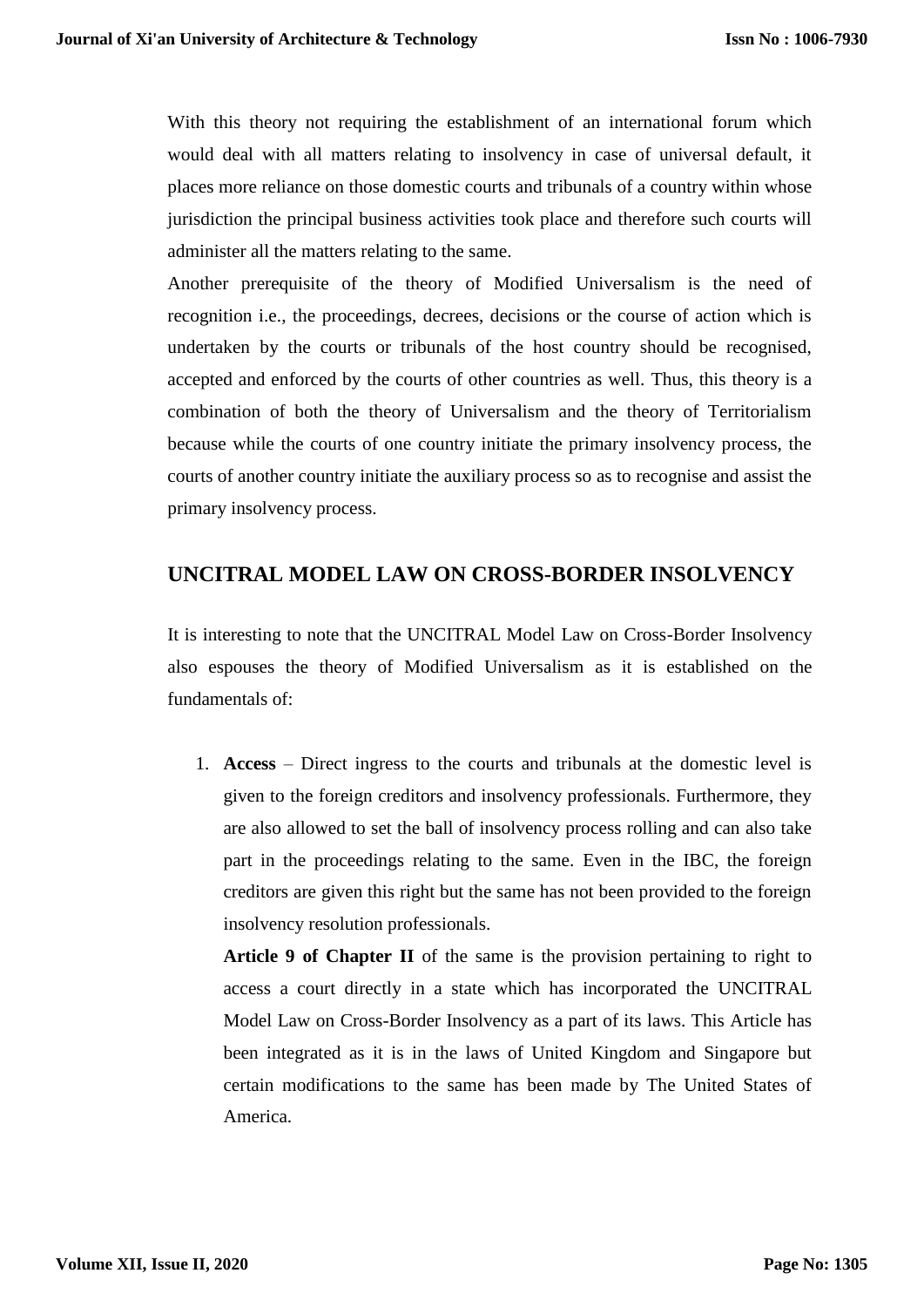2. **Recognition** –The UNCITRAL Model Law on Cross-Border Insolvency permits that if the insolvency process which is undertaken by a foreign county is a main proceeding [in case the centre of main interest (hereinafter referred to as "COMI") of the corporate debtor is in that foreign country] or non – main proceeding (if the corporate debtor has his business or premises in that foreign country), then the same shall be recognised by the domestic country. **Chapter III** of the UNCITRAL Model Law on Cross-Border Insolvency deals

with all the provisions which are in relation to recognising a foreign insolvency process.

**3. Cooperation –** Cooperation between the courts which are established both at the domestic and foreign level as well as between the domestic insolvency resolution professionals or domestic representatives and foreign insolvency resolution professionals or foreign representatives is an indispensable element of the UNCITRAL Model Law on Cross-Border Insolvency. Similarly, transmission of information to the courts established abroad and to foreign representatives is also an essential component of cooperation.

**Chapter IV** of the same removes the disparity which can be seen in the laws of various countries as it gives the right to the courts to offer cooperation in respect of all the areas which are comprised in the UNCITRAL Model Law on Cross-Border Insolvency.

**4. Coordination –** By stimulating cooperation between both the domestic and foreign courts as well as between the domestic and foreign insolvency resolution professionals, the UNCITRAL Model Law on Cross-Border Insolvency also encourages cooperation between the parallel insolvency processes which may have been initiated by the courts which are set up at domestic and foreign echelon and the same is dealt in **Chapter V** of the same.